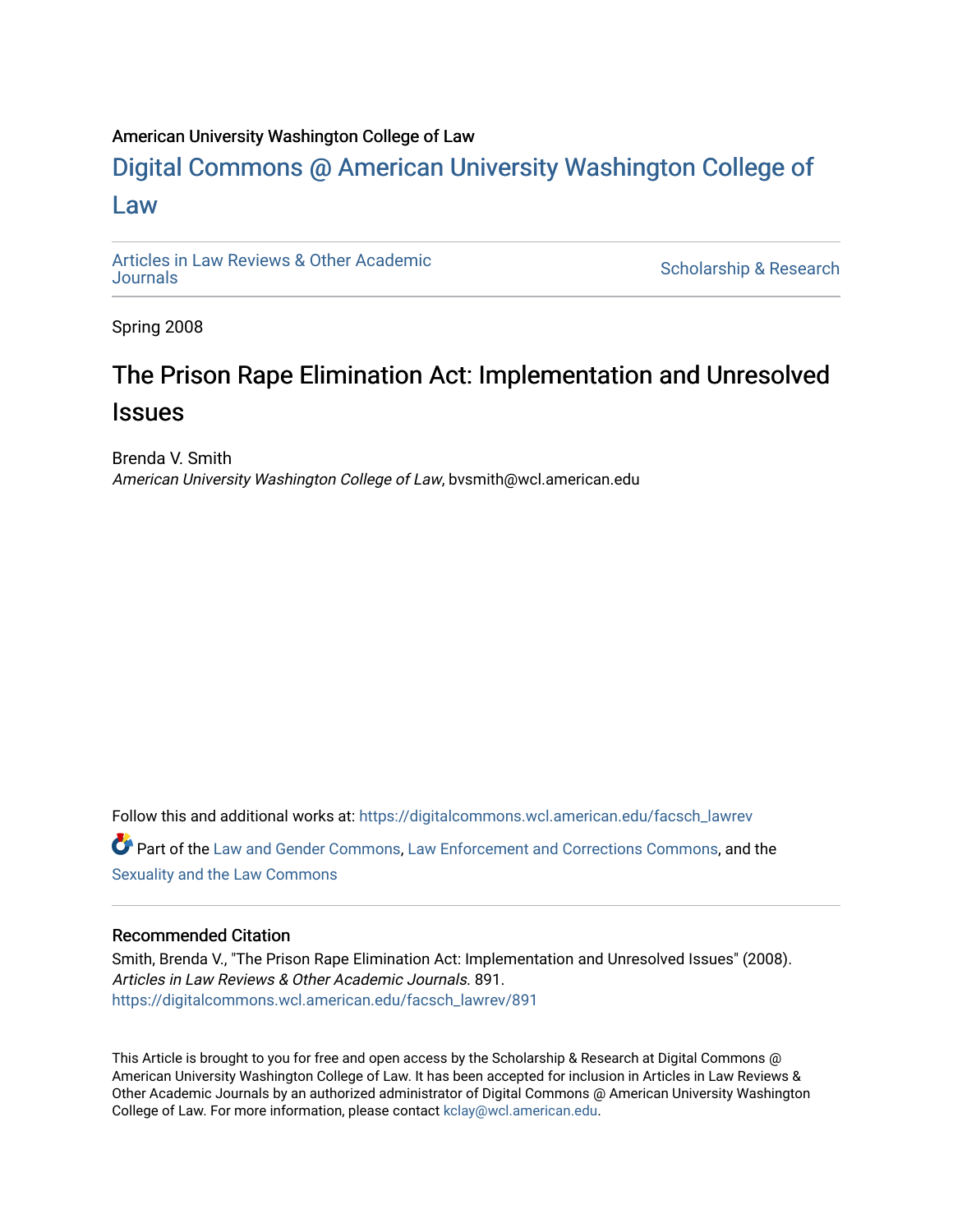## THE PRISON RAPE ELIMINATION ACT: IMPLEMENTATION AND UNRESOLVED ISSUES *Brenda V. Smith\**

In September 2003, the United States Congress unanimously passed the Prison Rape Elimination Act (PREA).1 The Act was the culmination of a collaborative effort between human rights, faith-based, and prison rape advocacy.<sup>2</sup> The aim of the Act is to create "zero tolerance" for prison rape3 by using a variety of tools or mechanisms including data collection;4 grants to the states;<sup>5</sup> technical assistance to the states to improve their practices;<sup>6</sup> research;<sup>7</sup> the development of national standards;8 and the diminution of federal criminal justice assistance to states who fail to comply with the standards.9 This article aims to provide a brief background of the Act and the important political forces that shaped its passing, the current status on implementation of the Act, including progress made with each of the tools, and a prediction about issues that will arise in the enactment and implementation of the standards required by PREA.

### **Genesis of the Act**

While prison rape has been an abiding feature of U.S. prisons almost since their inception,<sup>10</sup> the event that contributed most to the passage of the Prison Rape Elimination Act was the 2001 publication of N*o Escape: Male Prisoner Rape* by Human Rights Watch (HRW). Though HRW had published several reports on sexual violence in U.S. prisons dating back to its initial report on the rape of female prisoners, *All too Familiar:* Sexual Abuse of Women in U.S. State Prisons, in 1996,<sup>11</sup> there was little traction in Congress to pass legislation aimed at ending sexual violence in custody. In fact, an early effort to pass legislation introduced by Congressman John Conyers, Jr. (D. MI) to create a registry of staff involved in sexual abuse of inmates in custody failed to garner enough support even for consideration.12 The legislation, "The Custodial Sexual Abuse Act of 1998," was stripped from the reauthorization bill for the "Violence Against Women Act" and was never reintroduced.13

How is it then that a mere five years later, legislation passed which included provisions aimed at ending all sexual violence including sexual abuse of inmates by staff? Three important events created the conditions for passage of the Act: (1) the increase in persons under custodial supervision, in particular, white men; $14$  (2) a focus on male-on-male prison rape as opposed to sexual abuse of women in custody; (3) and the concern among conservatives about the ramifications of sexual violence in custody.15

First, a little known fact about the increase of persons in custody over the past twenty years, is that an increasing number of white men are being imprisoned as well.<sup>16</sup> From 2000 to 2006, the number of white men in custody has increased from 398,000 to 478,000, an eighty-three percent increase.17 The perception is that those men are first time offenders who are vulnerable to physical and sexual abuse in custody. Additionally, the disproportionate number of men of color in custody has fed another perception that white offenders will be sexually assaulted by men of color, predominantly African American men. That perception was very evident in testimony before Congress in support of the Prison Rape Elimination Act18 and is supported by research data which suggests that the male victims of sexual violence in prison are often white and that the perpetrators are African American.19

However, there are several reasons to view this data cautiously. First, there is significant underreporting of all sexual offenses, in general.20 Second, this reluctance to report is magnified by cultural norms in African American communities about masculinity, which often prohibit African American inmates from admitting that they were victimized in custody by other male inmates. Third, people of color, especially men of color are disproportionately imprisoned<sup>21</sup> – one in thirty-three African American men is under custodial supervision, and one in seventy-nine Hispanic men is under custodial supervision.22 In many large jurisdictions, white men make up a very small percentage of those in custody.23 In a correctional environment, anyone who is different – racially, physically, or appearance – is vulnerable. Thus white men, who are in the minority, may be vulnerable, as would any minority in any prison system.24 Finally, reporting sexual victimization in custody often exposes victims to additional victimization and retaliation.25

A second factor that contributed to the passage of the Act is frankly that sexual victimization of women in our society is entrenched. While society takes as a given that women will be victimized both in the free world and in custody, the image of male rape was much more disturbing to members of Congress. In fact, the initial version of PREA only sought to address male prison rape.26 In the initial congressional hearing, most of the survivors were male.<sup>27</sup> One of the significant critiques of the initial legislation was its failure to include sexual violence against women in custody, which was more likely to be staff initiated.28 In its second iteration, PREA included staff sexual misconduct against inmates, but continued to focus heavily on male-on-male inmate rape.29 Thus, it seemed that the unacceptability or perceived greater harm attached to male rape was a significant factor in the passage of PREA.

The fear of male prisoner rape had its genesis in several factors. Certainly, one was the increase in the number of high profile white criminals sentenced to prison for their crimes.30 One of the explicit fears was that these individuals with little experience of the justice system would be sentenced to prison and victimized sexually and financially by more criminally sophisticated inmates.31 There were also significant concerns about homosexual sex – a key issue for conservative constituencies – and the spread of AIDS to "innocent" defendants.<sup>32</sup> In particular, Prison Fellowship Ministries, The Hudson Institute, and other Christian organizations were visible proponents of PREA and testified about these issues.<sup>33</sup> Thus, the act passed because while it sought to remedy a serious domes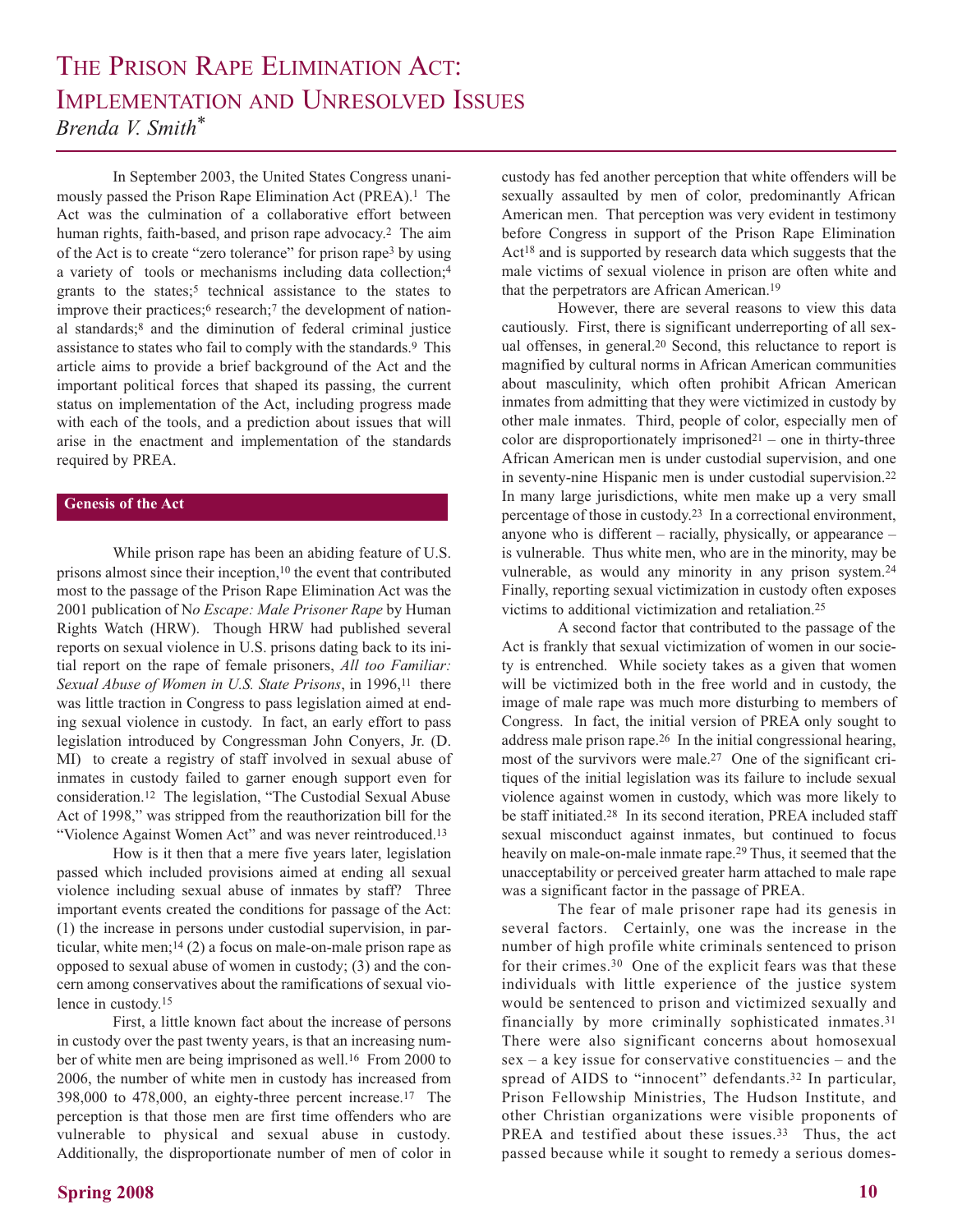tic human rights problem, it also garnered the support of conservatives who could frame PREA to their constituencies as advancing interests that were core to their political ideology and politically salient for the Republican-dominated Congress.

Human rights organizations like HRW and Stop Prisoner Rape (SPR) were critical in defining the contours of PREA.<sup>34</sup> Essentially, they made political and strategic concessions, such as explicitly providing that PREA does "not create a private right of action"35 and "protects the Eighth Amendment rights of prisoners" in order to secure PREA's passage."36 These concessions neutralized concerns raised by powerful unions and the corrections community in response to the earlier Custodial Sexual Abuse Act of 199837 - that the legislation would create a new avenue for prisoner litigation, resulting in damage awards and attorneys' fees. In fact, correctional actors like the American Correctional Association and the Association of State Correctional Administrators were caught unaware by

the passage of PREA and came in at the end of the process to ameliorate the impacts of PREA by testifying in support of grants to assist states and agencies to meet PREA's requirements.38

Finally, PREA's initial proponents did not involve established advocates and litigators who had primarily litigated and worked on issues of sexual abuse of women in custody.39 Indeed, the HRW report that generated initial action on the litigation made little reference to the earlier report authored by the Women's Rights Division of HRW.40 This failure to address staff sexual abuse of inmates, which disproportionately affects women in custody,

delayed initial passage of PREA. At the end of the day, however, PREA passed unanimously in both houses of Congress. In this way, regardless of the underlying political and strategic reasons behind its passage, PREA signaled an important shift toward more humane treatment of persons in custody.41

## **Current Status of Implementation of PREA**

PREA is an ambitious piece of legislation which fundamentally seeks to prohibit sexual violence in all custodial correctional settings – juvenile, adult, community corrections, and immigration – whether operated by the federal, state, or local government. At base, however, it established a set of tools – data collection, research, training, technical assistance, grants, and standards – to prevent, reduce, and sanction sexual violence in custody. In the event that these measures did not work, PREA leaves open the option of denying five percent of federal criminal justice assistance to states and agencies that do not meet the federal standards.42

#### **Data Collection**

One of the major features of PREA is the requirement of data collection. While seemingly uncontroversial, this is a very important tool for behavior change - whenever individuals or agencies collect data it changes behavior.<sup>43</sup> In this instance, Section four of PREA requires the Bureau of Justice Statistics (BJS) to collect statistics on the incidence of prison sexual vio-

of sexual behavior in custodial settings, in particular. *At base, however, PREA established a set of tools – data collection, research, training, technical assistance, grants, and standards – to prevent, reduce, and sanction sexual vio-*

tant connection given new theories that one of the reasons for the increasing rates of HIV infection in communities of color was a result of men *lence in custody.*

of color who had been formerly imprisoned and contracted HIV/AIDS while engaged in unprotected voluntary or forced sex while incarcerated.50

In order to create a data collection instrument, BJS had to collaborate with a different set of players, in particular the Centers for Disease Control (CDC).48 This collaboration created a less security focused instrument and one that seemed much more public health focused. At the same time, these collaborations emboldened the CDC to combine its work on HIV and AIDS and sexual violence to draw important connections about prison as a vector for contracting HIV and AIDS.49 This was a particularly impor-

lence in state, local, and federal custodial facilities. The simple requirement of data collection has created important changes that have the potential to reduce sexual violence in custody. First, BJS had to develop common definitions of sexual violence in custody.44 Prior to enactment of PREA, there was tremendous variation in definitions between and within states about what constituted sexual violence against inmates.45 Many states had no policies that articulated prohibited sexual contact between staff and inmates and between inmates and other inmates.46 Still others only defined sexual intercourse as sexual violence,<sup>47</sup> failing to recognize that other behaviors such as verbal sexual harassment, voyeurism, fondling, oral and anal sex, and forcing inmates to masturbate or have sex with other inmates was also sexual violence. In part, this failure to identify these behaviors as prohibited was based in lack of knowledge about sexual behavior in general and about lack of knowledge

The data collection has had a clear impact on the corrections community – both adult and juvenile. In structuring the data collection, BJS chose a three-pronged strategy: (1) creating a baseline by doing an administrative records data collection of sexual violence reported by correctional authorities; (2) collecting information directly from inmates; and (3) looking for independent indicators of sexual violence from medical and other records.51 Thus far, BJS has deployed the first two strategies with some success.

The first baseline survey, "Sexual Violence Reported by Correctional Authorities," was completed in July 2005.52 This publication analyzed the incidents of sexual violence in calendar year 2004 that correctional officials reported *knowing*. This initial survey included data on both adult and juvenile facilities. The comparisons were stark and in many ways surprising. This survey made clear that juvenile agencies reported much higher rates of sexual violence—both staff sexual misconduct and youth-on-youth sexual abuse, three and seven times higher respectively—than adult facilities. This is due in large part to mandatory reporting statutes that require juvenile agencies to report all incidents of physical or sexual abuse and the continued oversight of outside agencies and actors in the juvenile justice system.53

In the initial study, adult facilities had exceedingly low rates of sexual violence—both inmate-on-inmate and staff sexual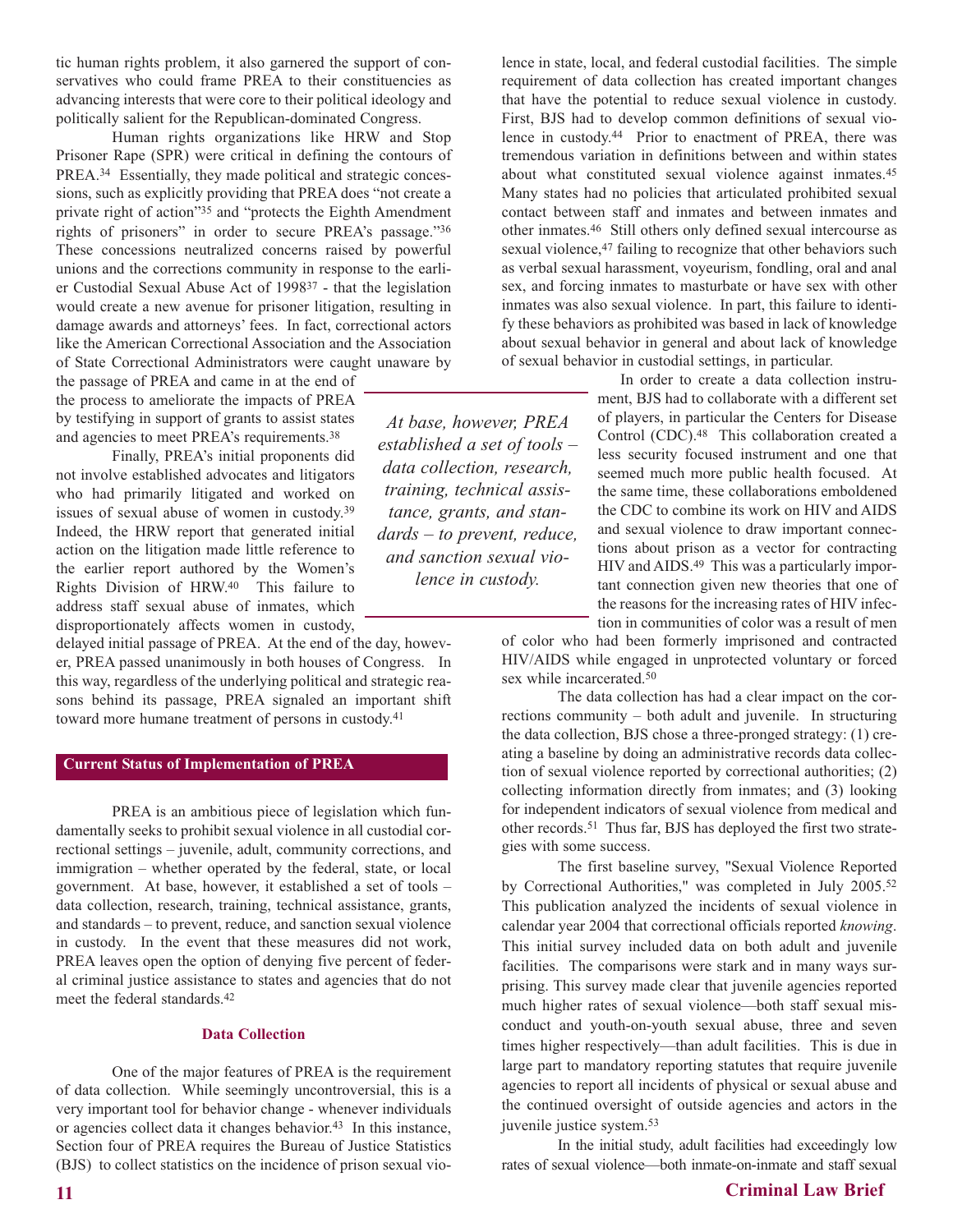misconduct or violence in an entire year.55 Several of the states reporting no complaints or low complaints were involved in ongoing public investigations of sexual violence in their facilities.56 Other important findings included the high rates of sexual violence committed by female staff, both with regard to male inmates and with regard to youth of any gender. The report found that the most likely perpetrator of sexual violence in state prisons was a female staff member.57 Certainly this is reasonable given that 93.1% of persons in custody are male.58 It was surprising nonetheless. The study found that women were more likely to be victimized in jail than in prison and that girls were at higher risk for sexual violence than boys in custody.59

In 2007, the study was repeated but changed to include acts of sexual contact that "appeared to be willing." The study found that agencies characterized the large majority of staff on inmate sexual abuse as "consensual" notwithstanding both policies and laws, which prohibit the conduct and in many instances specifically provide that inmates cannot "consent" to sex with staff.60 Finally, the study found that fifty-five percent of staff sexual misconduct and forty-five percent of inmate-on-inmate sexual abuse complaints that correctional authorities received were closed as unsubstantiated, meaning that agencies could neither prove nor disprove that the conduct occurred—a measure of the efficacy of institutional investigations.61

In the fall of 2007, BJS published the findings of its first inmate survey. Not surprisingly, the sexual violence reported by inmates was much higher than that reported by correctional authorities. Inmates reported sexual violence rates of 4.5% per 1,000 inmates62 compared to 2.91% reported by correctional authorities for 2006.63 The survey was consistent with the report of the correctional authorities in several important respects. In both reports, the ratio of staff sexual misconduct and inmate-on-inmate sexual violence was approximately the same, the rates of sexual and non-sexual staff misconduct was nearly identical, and overall federal facilities had the lowest reported rates of sexual violence.64 While it is not possible to directly compare the correctional authority survey and the inmate survey,65 it is important to note correctional authorities reported 6,528 cases of sexual violence in 2006, whereas one year later, in 2007, inmates reported 189,400 cases.

Based on the inmate survey, BJS was able to analyze facility level data.66 BJS used both sets of reports to create a list of facilities with the three highest and two lowest rates of sexual violence. These facilities were required by statute to appear before a review panel created by PREA<sup>67</sup> to explain their incident rates.68 The selected facilities included state adult correctional facilities from Nebraska, Indiana, Florida, Texas, and California Departments of Corrections and the Federal Bureau of Prisons.69 While some facilities admitted that they had serious issues with sexual violence in custody, several argued that their high numbers reflected improved grievance and investigative processes. Interestingly, states with the lowest numbers made the same claims and pointed to leadership and healthy institutional culture as preventive features.

## **Spring 2008**

#### **Research**

Thus far, reactions to funded research about sexual violence in custody have been mixed. While much research has been funded by the National Institute of Justice (NIJ) and the Bureau of Justice Assistance (BJA), little has been completed. For example, NIJ funded eight research projects including research on: policies and practices in male and female prison facilities; assessment tools and instruments and descriptive analysis of characteristics of perpetrators and victims; prison perceptions of sexual violence; classification and risk assessment for vulnerability and predation; impact of victimization; sexual violence in the context of other violent acts in female facilities and jails; jails and their design, safety and security as they implement interventions to sexual violence; and promising practices in juvenile institutions and jails. Once completed, this research has the potential to identify risk factors for both vulnerability and propensity to commit sexual violence. It also has the potential to identify effective strategies to prevent, reduce and respond to sexual violence—for both victims and staff and inmate perpetrators. Thus far, only one project by Mark Fleischer has been completed and disseminated and even that report has received significant critique as being inaccurate, methodologically flawed and unhelpful.70

### **Training and Technical Assistance**

One area where there has been tremendous progress has been in training and providing technical assistance to the states to address sexual violence in custody. Under Section five of PREA, NIC received funding to administer a national clearinghouse on sexual violence in custody and to provide training and technical assistance to the field.71 NIC was well situated to accomplish this given its decade long work to address staff sexual abuse of inmates, prior to the enactment of PREA. In accomplishing its mandate, NIC awarded two cooperative agreements—one to American University, Washington College of Law, which it had funded since 2000 for its work on staff sexual abuse of persons in custody, and another to the Moss Group, led by Anadora Moss, a former NIC employee and longtime correctional leader in the area of sexual violence against women in custody. To date, the projects have collaborated to provide training or technical assistance, and often both, to every state, the District of Columbia, Puerto Rico, Guam, and facilities in Indian country.72 Additionally, the projects have produced research, reports, curricula, web chats, videoconferences, and training films that have provided valuable resources for all of the various institutional actors involved in implementing PREA.73

#### **Grants to the States**

Another important feature of PREA, strongly advocated by correctional authorities, was the authorization of funds to assist states to meet the PREA requirements.74 PREA authorized \$60MM in funds to the states; Congress appropriated \$40MM. Thus far, BJA has made approximately fifty grants to thirty-three different states and several additional grants for research, technical assistance and the development of training in key areas. States have used the grants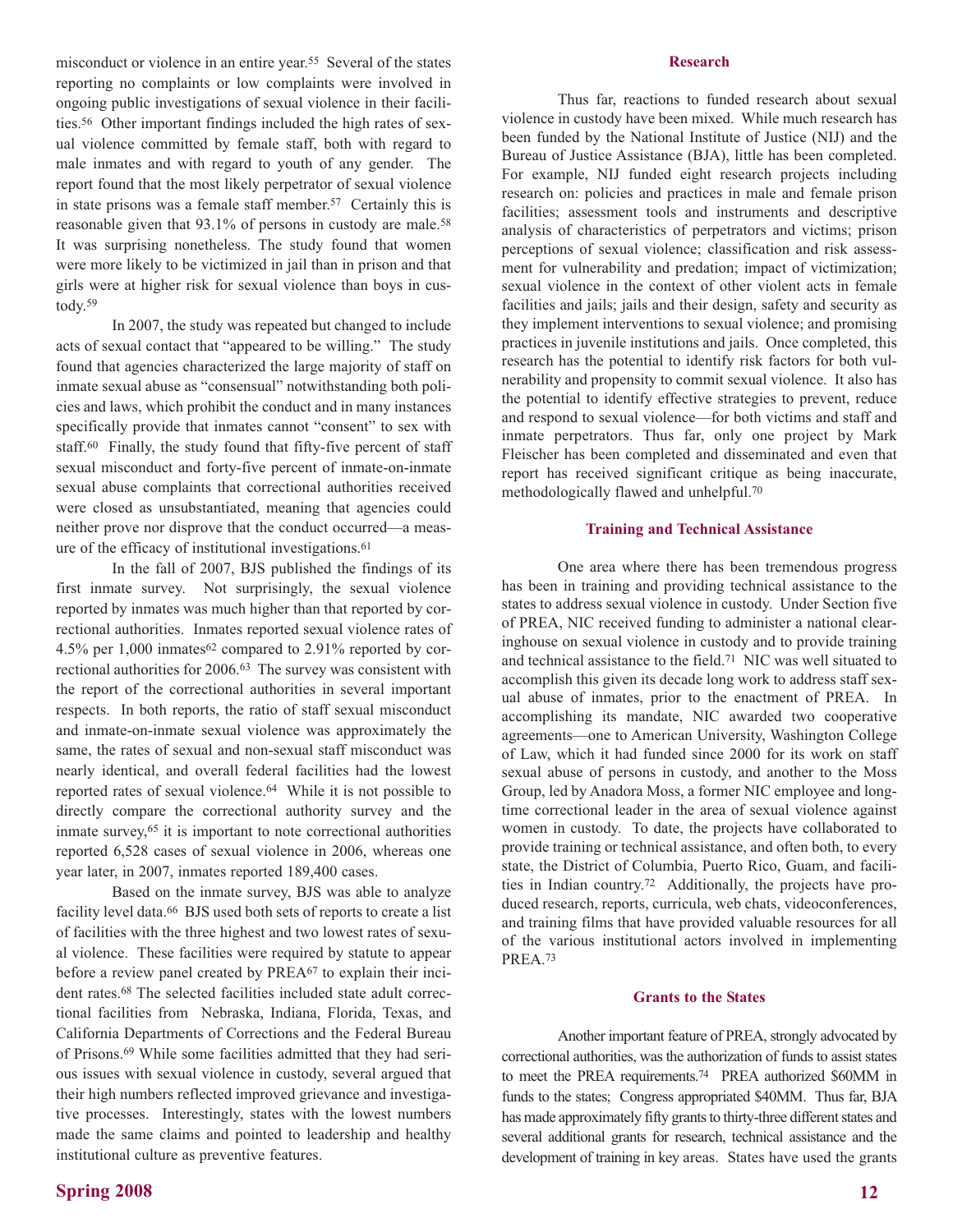to provide training for staff and offenders,75 improve or create investigative structures,76 develop data collection capacities,77 enhance security by installing cameras or identifying institutional vulnerabilities,78develop classification and housing options for victims and perpetrators,79enhance medical and mental health treatment for victims,<sup>80</sup> community reintegration and services for victims and perpetrators, <sup>81</sup> and hiring staff to implement PREA.82 These grants have been extremely helpful to corrections agencies and have both improved practice and created buy-in among agencies for implementing PREA. There has been significant critique, however, about poor coordination of the grants, the lack of readily available information about who has received grants and the aims and outcomes of the grants, and the lack of funding to Native American communities, jails, juvenile agencies and local governments.

In addition to grants to states, BJA has also funded

several research and service delivery projects. For example, BJA provided funds to: the American Probation and Parole Association to develop a community corrections guide for compliance with PREA and develop PREArelated products for tribal jurisdictions; the American Prosecutor Research Institute to complete a publication on prosecuting sexual violence in institutional settings; Community Resource for Justice to develop a guidebook on residential community corrections; and the Center for Innovative Public Policy to develop curricula and technical assistance for law enforcement and jails.

#### **The Development of National Standards**

One of the most concrete aims of PREA is the publication of a report on the causes and consequences of prison sexual violence and the development of national standards for the prevention, investigation and prosecution of prison rape. Section 7 creates the National Prison Rape Elimination Commission. The Commission, appointed by the President of the United States and the House and Senate leadership of both parties, has held hearings<sup>83</sup> and has begun the process of writing both its report and the national standards.84 The draft report and standards will cover a range of topics including leadership and accountability, prevention, training, reporting, data collection, discipline, investigations, medical and mental health services and prosecution.85 Initially, the standards were to be final by July 2006.86 However, delays in appointing the Commission, securing appropriate resources and staff for the Commission's work, and the delay in the publication of surveys and research by other federal actors such as BJS and NIJ, have delayed the development and publication of the standards. For example, BJS has not published any data on the prevalence of sexual violence in youth facilities since 2005, nor has it done any data collection on facilities run by community corrections agencies. This lack of data collections means that these agencies are less ready to implement the national standards because they have not had to examine the issues of sexual violence in response to BJS data collection or ensuing oversight by media,

citizens and advocacy groups.

*One of the most concrete aims of PREA is the publication of a report on the causes and consequences of prison sexual violence and the development of national standards for the prevention, investigation and prosecution of prison rape.* 

Currently, the Commission plans to publish draft standards for public comment in June 2008 and to end its work in June 2009.87 The Commission will hold hearings in order to solicit public comment in June 2008. After the standards are finalized, the Commission will transmit them to the Attorney General of the United States, who will issue a final rule within a year of receiving the standards.<sup>88</sup> During that year, there will be another opportunity for public comment. Ninety days after the publication of the final standards by the Attorney General, they will be immediately applicable to the Federal Bureau of Prisons.89

The Commission anticipates significant comment and some opposition from the correctional and advocacy communities, particularly with regard to standards on supervision, train-

> ing, oversight and discipline. The reality is that the standards will be perceived as going too far or not far enough, depending on the goals of the critic. However, the development of even these initial standards is an important first step and significant contribution to eliminating sexual violence in custody.

## **Important Unresolved Issues Raised by PREA**

Thus far the enactment and implementation of PREA have raised important issues which may

or may not be resolved with the enactment of the standards.90 While this article does not permit the space to identify and analyze each of those issues, I will "flag" a number of important unresolved issues. For example:

- 1. Has the Prison Litigation Reform Act (PLRA)91 created a situation where serious problems remain concealed until they are too serious to deal with except through litigation?
- 2. Should claims of sexual violence be exempt from the exhaustion and physical injury requirements of PLRA?
- 3. Are fundamental challenges and changes to the institutional culture of prisons the best ways to address sexual violence?
- 4. How do we address the racial and gender implications of sexual violence in custody?
- 5. Can prisoners be victims too? If so, should we revisit the ban on the use of VAWA and VOCA92 funding for persons in custody to address the needs of victimized men and women in custody?93
- 6. Should we prosecute women staff who abuse female and male inmates to the same degree and with the same vigor that we do with male staff or are women, regardless of their status as inmate or staff, always less powerful in sexual interactions in custodial settings?94
- 7. What are the legal and other implications of creating registries for those involved in sexual violence in custody, even in the absence of a crimi-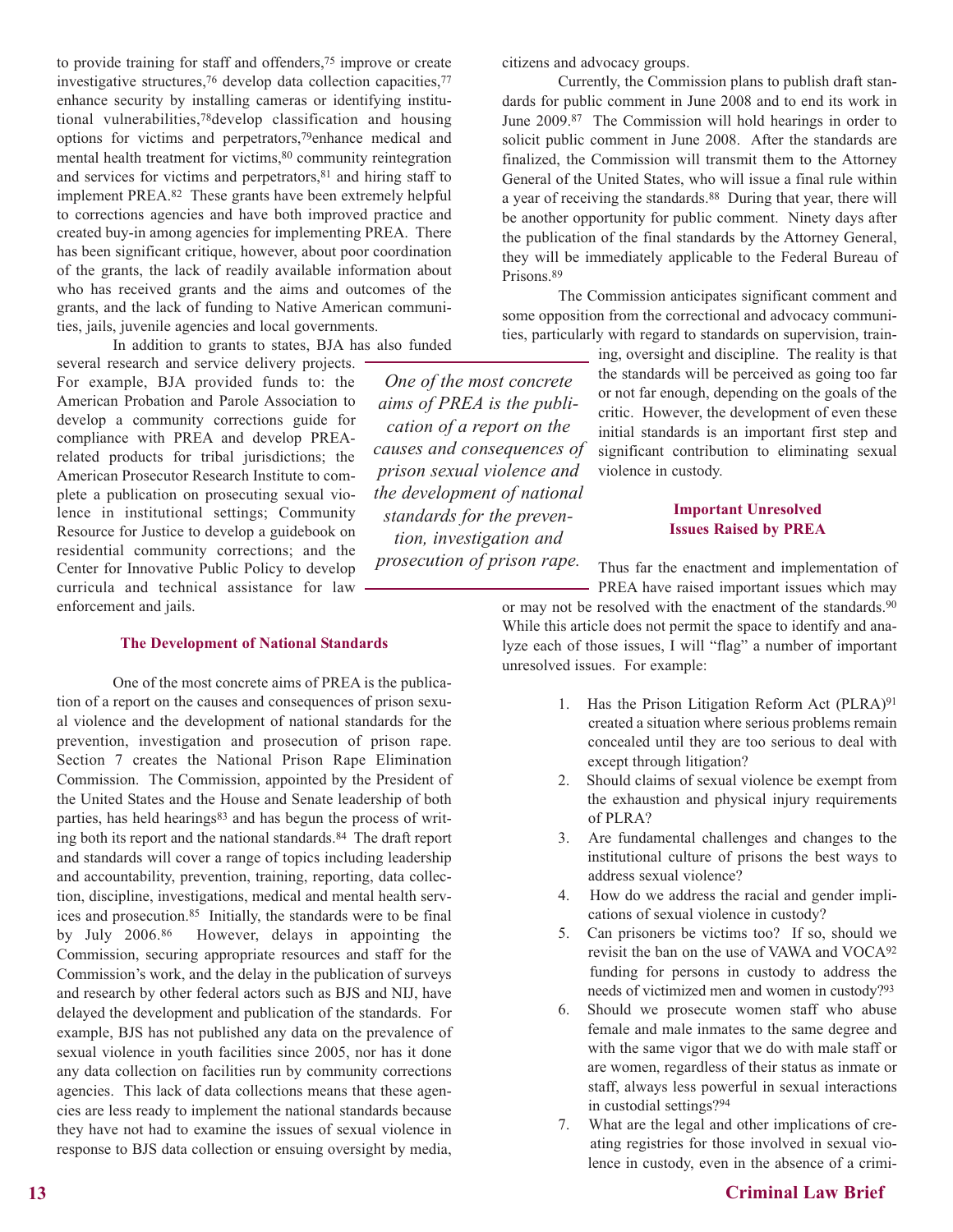nal conviction?

- 8. What is a permissible continuum of sexual behavior in institutional settings?95 Can there be consensual sex between inmates; can there be consensual sex between staff and inmates?96
- 9. Should the loss of sexual autonomy be a necessary corollary of imprisonment?<sup>97</sup>
- 10. Could conjugal and family visiting programs like those established in other countries help prevent sexual violence in custody?98
- 11. Given that we now know that prisoners engage both voluntarily and involuntarily in high-risk behaviors that affect the communities they return to, should we invest in preventive measures such as condom distribution in prisons?99
- 12. Are credible grievance systems that have assurances of confidentiality and protection from retaliation sufficient to inform prison administrators of problems or is resorting to external accountability systems—inspector generals, ombudsmen, oversight committees—the most effective way to intervene in institutional abuse issues?

These are all questions that are being debated and are trying to be resolved in some fashion during this process of implementing PREA. The discourse, resolution or tabling of these issues has the potential to both advance and retrench the legal and societal response to sexual violence in custody.

#### **Conclusion**

The enactment of the Prison Rape Elimination Act has already affected correctional and societal responses to sexual violence in custodial settings. The data collection has created important visibility for the issue and spurred media, advocacy and governmental oversight over agency responses to sexual violence in custody. The training and technical assistance efforts by NIC and BJA have increased the capacity of agencies to respond appropriately to sexual violence in custody. Federal grants have also seeded important state efforts to prevent sexual violence and improve agencies' response to sexual violence complaints and victims of sexual violence in custody. Pending research also has the potential to identify risk factors for vulnerability and propensity for sexual violence in custody. This research may engender the development of new tools to prevent sexual predation. It may also illuminate a more complete catalog of sexual behavior in institutional setting and identify modification to policies—conjugal and family visiting, abuse prevention, survivor services, and HIV/AIDS education—that may more accurately define and address sexual behavior in institutional settings.

Finally, the standards have the potential to create a floor for appropriate and constitutional responses to sexual violence in custody, leaving jurisdictions free to provide greater services and protection. These standards will make our domestic policies more congruent with international norms and treaties.100 Perhaps most importantly, credible implementation of the act will send the message to prisoners, families and society that sexual predation of any kind is neither a collateral consequence<sup>101</sup> nor part of the penalty<sup>102</sup> of imprisonment.

<sup>1</sup> Prison Rape Elimination Act of 2003 (PREA), 42 U.S.C. §§ 15601-15609 (2003).

<sup>2</sup> *See Prison Rape Reduction Act of 2003: Hearing on H.R. 1707 Before the Subcomm. on Crime, Terrorism, and Homeland Security of the H. Comm. on the Judiciary*, 108th Cong. 4-5 (2003) (letter from Prison Fellowship Ministries (PFM) with coalition signatures from organizations such as Human Rights Watch, Stop Prisoner Rape, the Christian Coalition, and the Religious Action Center of Reform Judaism) [hereinafter *Hearing on Prison Rape Reduction Act of 2003*]; *see also* HUMAN RIGHTS WATCH, NO ESCAPE: MALE RAPE IN U.S. PRISONS (2001) [hereinafter NO ESCAPE].

<sup>3</sup> *See* PREA § 15602(3)(1) (establishing a zero tolerance standard for the incidence of prison rape in prisons in the United States).

- <sup>4</sup> *Id.* § 15602(4)(a).
- <sup>5</sup> *Id.* § 15605(6)(a).
- <sup>6</sup> *Id.* § 15604(5).
- <sup>7</sup> *Id.* § 15605(6)(a).
- <sup>8</sup> *Id.* § 15606(7).
- <sup>9</sup> *Id.* § 15607(8)(c)(2).

<sup>10</sup> *See* NICOLE HAHN RAFTER, PARTIAL JUSTICE: WOMEN IN STATE PRISONS, 1800-1935, at 97-98 (Northeastern 1985). Rafter gives a first-person account of the especially poor situation of women prisoners in the South, detailing their living conditions, which includes the constant supervision by male corrections officers. *Id.* She details an account of Molly Forsha, who was convicted of murder in the mid - 1870s, and gave birth to twins while incarcerated at Nevada State Prison at Carson City - allegedly as a result of sexual activity with the prison warden. *Id.* at 98. Rafter also discusses the opening of the Indiana Women's Reformatory by Charles and Rhoda Coffin in 1873. *Id.* at 29- 33. The Coffins had observed that the conditions endured by women prisoners when housed with male offenders were abhorrent, and often resulted in women being forced to engage in sexual activity at the whims of their jailers. This was due largely to the fact that the male corrections officers held the keys to the women's cells. The Coffins' Reformatory, as a result, was the first one to employ an entirely female staff. *Id.* at 29-31; *see also* ESTELLE B. FREEDMAN, THEIR SISTERS' KEEPERS: WOMEN'S PRISON REFORM IN AMERICAN, 1830-1930, at 59 (University of Michigan Press 1984).

<sup>11</sup> *See generally* WOMEN'S RIGHTS PROJECT, HUMAN RIGHTS WATCH, ALL TOO FAMILIAR: SEXUAL ABUSE OF WOMEN IN U.S. STATE PRISONS (1996) [hereinafter ALL TOO FAMILIAR]; *see also* WOMEN'S RIGHT'S PROJECT, HUMAN RIGHTS WATCH, NO WHERE TO HIDE: RETALIATION AGAINST WOMEN IN MICHIGAN STATE (1998), *available at* http://www.hrw.org/reports98/women/; NO ESCAPE, *supra* note 2, at 4-5; AMNESTY INT'L, "NOT PART OF MY SENTENCE:" VIOLATIONS OF THE HUMAN RIGHTS OF WOMEN IN CUSTODY 5 (1999); AMNESTY INT'L, USA: THE FINDINGS OF A VISIT TO VALLEY STATE PRISON FOR WOMEN, CALIFORNIA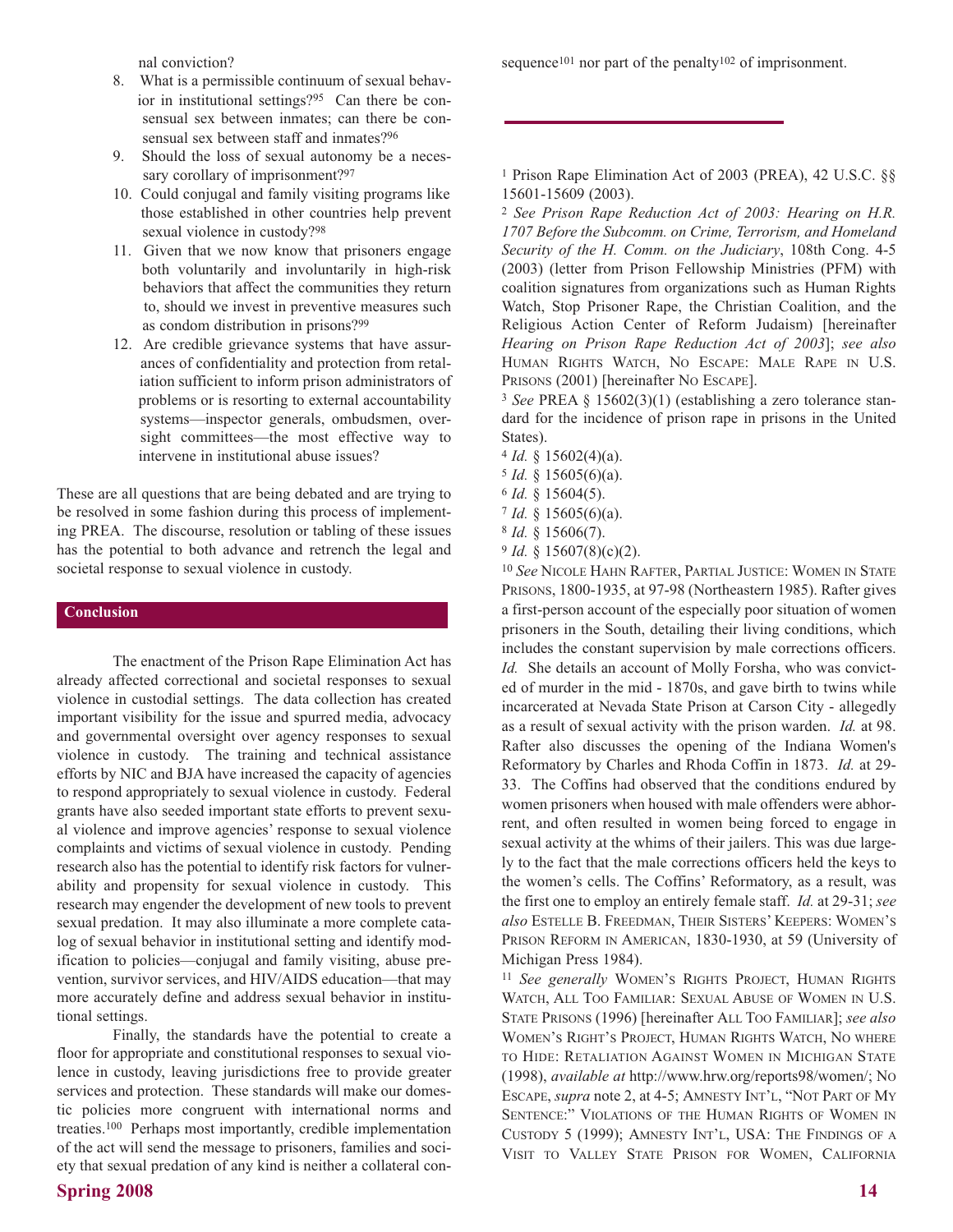(1999); AMNESTY INT'L, CHILDREN AND WOMEN ABUSED IN CORRECTIONAL FACILITIES (1998). <sup>12</sup> *See* Violence Against Women Act of 1999 (VAWA II), H.R. 357, 106th Cong. (1999); *see also* Press Release, Rep. John Conyers, Conyers Introduces Omnibus Bill to Stop Violence Against Women and Their Children (May 12, 1999), *available at* http://www.house.gov/conyers/pr051299.htm. The Custodial Sexual Assault Act is found at §§ 341-346 of the Violence Against Women Act of 1994 (VAWA I) (demonstrating that though introduced as part of VAWA I, legislation addressing sexual violence against incarcerated persons never gained enough support to be included in the legislation that ultimately passed).

<sup>13</sup> *See generally* VAWA II, H.R. 357, *supra* note 12; *see also* Violence Against Women and Department of Justice Reauthorization Act of 2005, Pub. L. No. 109-162, 119 Stat. 2960 (2005).

<sup>14</sup> *See* WILLIAM SABOL, HEATHER COUTURE & PAIGE HARRISON, BUREAU OF JUSTICE STATISTICS, U.S. DEP'T OF JUSTICE, PRISONERS IN 2006, at 6 (2007) (noting the increase of prisoners under state and federal custodial jurisdiction from 2000-2006). <sup>15</sup> *See, e.g.*, *Hearing on Prison Rape Reduction Act of 2003*, *supra* note 2, at 2-3, 6-8 (prepared statement of the Hon. Robert C. Scott, Rep. in Congress from Virginia, and ranking Member, Subcomm. on Crime, Terrorism and Homeland Security).

<sup>16</sup> *See* SABOL, COUTURE & HARRISON, *supra* note 14, at 6.  $17$  *Id.* 

<sup>18</sup> *See Hearing on Prison Rape Reduction Act of 2003*, *supra* note 2, at 115-17 (prepared statement of Pat Nolan, President, Justice Fellowship) (describing the sexual victimization of John William King, a white burglar also involved in the racially motivated death of James Byrd, who was gang-raped by African-American prisoners after being placed in the "black" section of the prison).

<sup>19</sup> *See* ALLEN BECK, PAIGE HARRISON AND DEVON ADAMS, BUREAU OF JUSTICE STATISTICS, U.S. DEP'T OF JUSTICE, SEXUAL VIOLENCE REPORTED BY CORRECTIONAL AUTHORITIES, 2006, at 4 (2007) [hereinafter BECK, HARRISON & ADAMS 2006]. In 2006, whites made up 72% of the victims; blacks 16% and Hispanics 9%; among perpetrators, 49% were black, 39% were white and 10% were Hispanic. *Id.* 

<sup>20</sup> *See* RAPE, ABUSE AND INCEST NATIONAL NETWORK, REPORTING RATES, *available at* http://www.rainn.org/get-information/statistics/reporting-rates (last visited Mar. 26, 2008). (determining that "sexual assault is one of the most underreported crimes, with 60% still being left unreported and males are the least likely to report a sexual assault, though they make up approximately 10% of all victims"); *see also* U.S. DEPT. OF JUSTICE, OFFICE OF THE INSPECTOR GENERAL: DETERRING STAFF SEXUAL ABUSE OF FEDERAL INMATES 3 (2005) (noting that sexual abuse of female inmates is both underreported and alarmingly prevalent).

<sup>21</sup> *See generally* SABOL, COUTURE & HARRISON, *supra* note 14, at 7; *see also* MARC MAUER, RACE TO INCARCERATE 118-61 (2d ed. 2006) (discussing recent developments under the Bush Administration and updated statistics, graphs, and charts throughout, to illustrate the growth in the number of prisons and jails and the overreliance on imprisonment to stem problems of economic and social development); The Sentencing Project, http://www.sentencingproject.org/IssueAreaHome.aspx?IssueI D=3 (last visited Mar. 17, 2008) "More than 60% of the people in prison are now racial and ethnic minorities. *Id.* For Black males in their twenties, 1 in every 8 is in prison or jail on any given day." *Id.*

<sup>22</sup> SABOL, COUTURE & HARRISON, *supra* note 14, at 8.

<sup>23</sup> *See, e.g.*, STATE OF NEW YORK DEPARTMENT OF CORRECTIONAL SERVICES, HUB SYSTEM: PROFILE OF INMATE POPULATION UNDER CUSTODY ON JANUARY 1, 2007, at i (2007), *available at* http://www.docs.state.ny.us/Research/Reports/ Hub Report 2007.pdf (finding that as of January 1, 2007, New York's inmate population was 20.5% white/non-Hispanic, 51.1% African American and 26.3% Hispanic); *see also* DATA ANALYSIS UNIT, ESTIMATES AND STATISTICAL ANALYSIS SECTION, OFFENDER INFORMATION SERVICES, CALIFORNIA DEPARTMENT OF CORRECTIONS AND REHABILITATION, CALIFORNIA PRISONERS AND PAROLEES 2006: SUMMARY STATISTICS ON ADULT FELON PRISONERS AND PAROLEES, CIVIL NARCOTIC ADDICTS AND OUTPATIENTS AND OTHER POPULATIONS 23 (2007), *available at* http://www.cdcr.ca.gov/Reports\_Research/Offender\_Informati on Services Branch/Annual/CalPris/CALPRISd2006.pdf (observing that in 2006, California's inmate population was 27.6% white/non-Hispanic, 28.8% African American, and 37.8% Hispanic); FLORIDA DEPARTMENT OF CORRECTIONS, 2006-2007 ANNUAL REPORT: INMATE POPULATION AS OF JUNE 30, 2007, at 67 (2007), *available at* http://www.dc.state.fl.us/ pub/annual/0607/PDFs/imPop.pdf (finding that as of June 30, 2007, Florida's inmate population was 46.2% white/non-Hispanic, 50.2% African American and 3.6% Hispanic).

<sup>24</sup> Robert W. Dumond, The Impact and Recovery of Prisoner Rape, Paper presented at the National Conference "Not Part of the Penalty:" Ending Prisoner Rape (Oct. 19, 2001); *see also* WILBERT RIDEAU, *The Sexual Jungle, in* LIFE SENTENCES: RAGE AND SURVIVAL BEHIND BARS 90-91 (Wilbert Rideau and Ron Wikberg eds. 1992).

<sup>25</sup> *See* ALL TOO FAMILIAR, *supra* note 11, at 4-5; *see also* U.S. GEN'L ACCOUNTING OFFICE: WOMEN IN PRISON, SEXUAL MISCONDUCT BY CORRECTIONAL STAFF: REPORT TO THE HONORABLE ELEANOR HOLMES NORTON, HOUSE OF REPRESENTATIVES 7-8 (1999) (reporting that the full extent of staff sexual misconduct is unknown and underreported nationally due to the fear of retaliation and vulnerability felt by female inmates, and that jurisdictions do not have readily available comprehensive data on the number, nature, and outcome of sexual misconduct allegations); *see also Hearing before the National Prison Rape Elimination Commission: "Reporting, Investigating and Prosecuting Prison Rape: What is Needed To Make The Process Work?"* (Aug. 3, 2006) (testimony of Necole Brown), *available at* http://nprec.us/docs/

detroit\_survivor\_brown.pdf.

<sup>26</sup> *See Prison Rape Reduction Act of 2002: Hearing on S. 2619 Before the Sub. Comm. on the Judiciary*, 107th Cong. 2-3 (2002) (statement of Wendy Patten, U.S. Advocacy Director, Human Rights Watch), *available at* http://www.hrw.org/reports/ 2001/prison/rapebill-statement.pdf (discussing the organization's report, NO ESCAPE: MALE RAPE IN U.S. PRISONS, and proposing several changes to the legislation, none of which included addressing sexual abuse of women prisoners). <sup>27</sup> *See, e.g.*, *id.* at 8-9 (testimony of Linda Bruntmyer) (describing the victimization of her son Rodney who was incarcerated at age 16, sentenced to eight years in adult prison for setting a

## **Criminal Law Brief**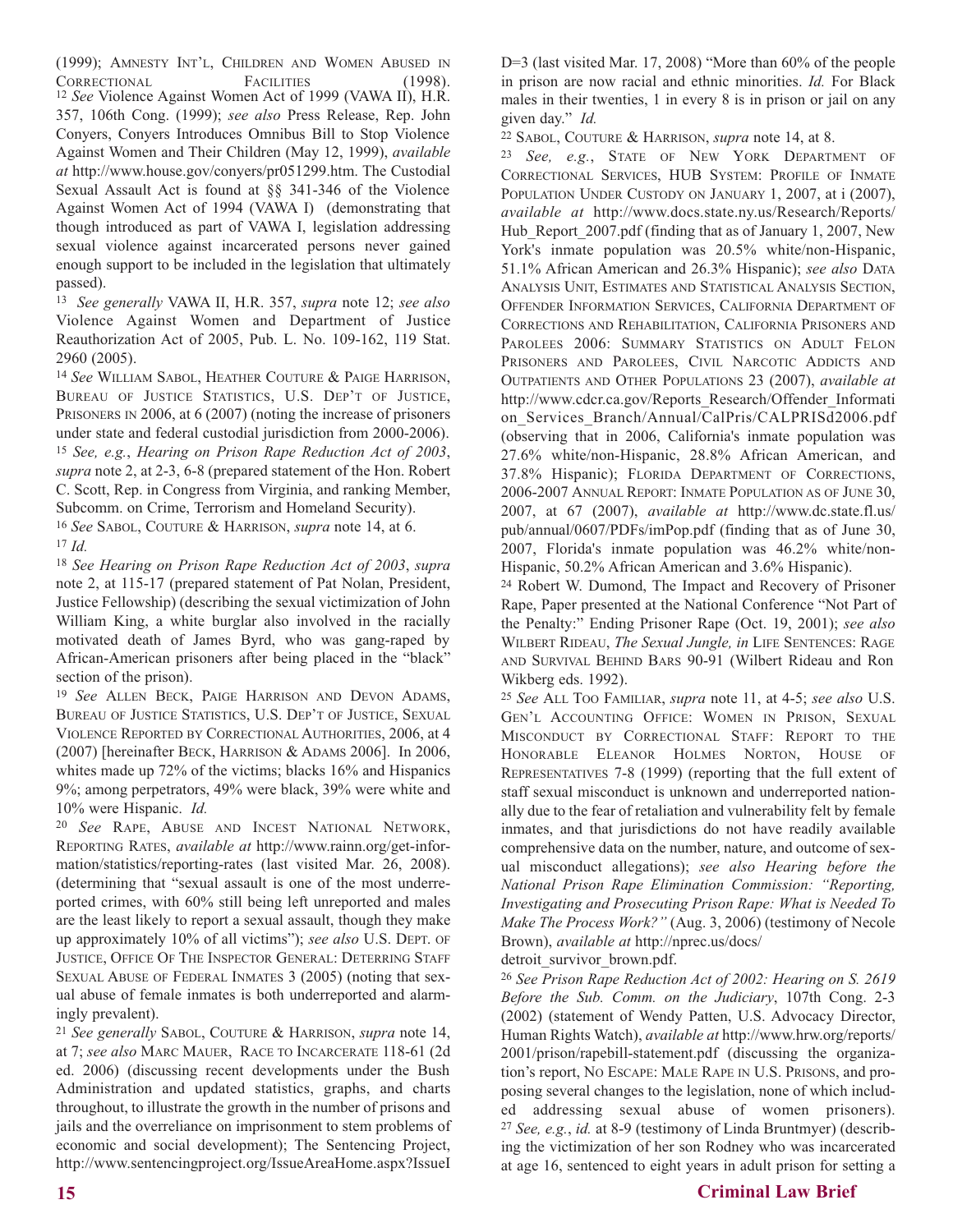dumpster on fire, became a victim of prison rape and eventually hanged himself while in prison due to shame and hopelessness); *see also id.* at 46-52 (statement of Lara Stemple, Executive Director, Stop Prison Rape) (providing three victim survivor stories from three inmates, two of whom were men); *id.* at 14 (statement of Robert W. Dumond, Clinical Mental Health Counselor, and Member, Board of Advisors, Stop Prison Rape, Hudson, New Hampshire) (discussing two studies of Midwestern prisons conducted by Cindy Struckman-Johnson and her colleagues which found that some male prisoners experience 100 incidents of victimization a day, and also noting that of the 15 empirical studies available on the matter only 2 included women).

<sup>28</sup> *See* BECK, HARRISON & ADAMS 2006, *supra* note 19, at 7. <sup>29</sup> *See generally* PREA, 42 U.S.C. §§ 15601-15609 (2003). <sup>30</sup> *See, e.g.*, Alexei Barrioneuvo, *Enron's Skilling is Sentenced to 24 Years*, N.Y. TIMES, Oct. 24, 2006, *available at* http://www.nytimes.com/2006/10/24/business/24enron.html?th &emc=th; Brooke A. Masters, *Martha Stewart Sentenced to 5 Months in Prison*, WASH. POST, July 16, 2004, *available at* http://www.washingtonpost.com/wp-dyn/articles/A54591- 2004Jul16.html; *Priest Found Guilty of Molestation*, CNN.com, Jan. 18, 2002, *available at* http://archives.cnn.com/ 2002/LAW/01/18/priest.verdict/index.html; *Inmate Testifies Why He Killed Molester Priest*, N.Y. TIMES, Jan. 24, 2006, *available at* http://www.nytimes.com/2006/01/24/national/ 24priest.html? $r=1$ &oref=slogin.

<sup>31</sup> *See* NO ESCAPE, *supra* note 2, at 63-67; *see also* STOP PRISONER RAPE, THE PROBLEM OF PRISON RAPE 1 (October 2007), *available at* http://www.spr.org/en/factsheets/Problem% 20of%20Prisoner%20Rape.pdf (finding that the criminally inexperienced, women, the mentally ill, and first time offenders are at greater risk for exploitation).

<sup>32</sup> *See Hearing on Prison Rape Reduction Act of 2003*, *supra* note 2, at 44 (prepared statement of Pat Nolan, President, Justice Fellowship) (discussing the harms of prison rape both in and outside of prison and supporting the passage of H.R. 1707, the Prison Rape Reduction Act).

<sup>33</sup> *See, e.g.*, *id.* at 51-52 (prepared statement of Michael J. Horowitz, Senior Fellow, Hudson Institute); *id.* at 4-5 (letter from Prison Fellowship Ministries (PFM) with coalition signatures).

<sup>34</sup> *See id.* at 144-46 (letter from Prison Fellowship Ministries (PFM) with Coalition signatures including those of Human Rights Watch and Stop Prisoner Rape).

<sup>35</sup> *See* Alexander v. Sandoval, 532 U.S. 275, 291 (2003) (holding that, in the absence of explicit authorization by Congress, no private right of action is created simply by statute).

<sup>36</sup> PREA, 42 U.S.C. § 15602(3)(7) (2003).

<sup>37</sup> *See* 149 CONG. REC. S9659 (daily ed. July 21, 2003); 149 CONG. REC. H7764 (daily ed. July 25, 2003). The speed of passage and the bi-partisan support for the Prison Rape Elimination Act, when compared to the lack of support for the Custodial Sexual Abuse Act of 1998—which sought to address staff sexual abuse against primarily women inmates—supports and reinforces gendered notions of the acceptability of violence against women.

<sup>38</sup> *See Hearing on Prison Rape Reduction Act of 2003*, *supra* note 2, at 21-24 (testimony of Mr. Charles J. Kehoe, President, American Correctional Association); *id.* at 144-46 (letter from Reginald A. Wilkinson, Ed.D., President, Association of State Correctional Administrators and Director, Ohio Department of Rehabilitation and Correction).

<sup>39</sup> *See, e.g.*, Women Prisoners of the Dist. of Columbia Dep't of Corrections v. Dist. of Columbia, 968 F. Supp. 744 (D.D.C. 1997) (Brenda V. Smith was a litigator in this case); Everson v. Michigan Dep't of Corrections, 391 F.3d 737 (6th Cir. 2005) (Deborah LaBelle was a litigator in this case); HUMAN RIGHTS WATCH, MODERN CAPITAL OF HUMAN RIGHTS?: ABUSES IN THE STATE OF GEORGIA 99-119 (1996) (discussing the problem of sexual abuse in Georgia's women's prisons authored by The Women's Right Division of Human Rights Watch which at the time was directed by Dorothy Thomas); Darbyshire v. Extraditions Int'l, Inc., 02-N-718 (D. Colo. 2002). This case was filed by the American Civil Liberties Union, National Prison Project while litigator Elizabeth Alexander was the Director of the Program. The case settled in 2003.

<sup>40</sup> *See* NO ESCAPE, *supra* note 2, at 4, n.2 (noting that the focus of the report is on male victims rather than female victims of prison rape while citing two Human Rights Watch reports on sexual misconduct in U.S. women's prisons).

<sup>41</sup> In fact, PREA came around the same time as landmark cases such as *Roper v. Simmons*, 543 U.S. 551 (2005), which held that it is unconstitutional to impose the death penalty as a punishment for crimes committed while under the age of 18, and *Atkins v. Virginia*, 536 U.S. 304 (2002) (holding that the execution of mentally retarded persons violates the Eight Amendment prohibition against cruel and unusual punishment); *see also* Second Chance Act of 2007: Community Safety Through Recidivism Prevention, Pub. L. No. 110-199, 122 Stat. 657 (2008) (passed in both houses of Congress on March 11, 2008 and signed by President Bush on April 8, 2008).

<sup>42</sup> PREA, 42 U.S.C. § 15607(c)(2) (2003).

<sup>43</sup> *See Hearing on Prison Rape Reduction Act of 2003*, *supra* note 2, at 30-31 (letter from Frank A. Hall, Director, The Eagle Group).

<sup>44</sup> *See generally* BUREAU OF JUSTICE STATISTICS, U.S. DEP'T OF JUSTICE, DATA COLLECTIONS FOR THE PRISON RAPE ELIMINATION ACT OF 2003 (2005) [hereinafter DATA COLLECTIONS FOR THE PRISON RAPE ELIMINATION ACT OF 2003]; *see also* BUREAU OF JUSTICE STATISTICS, U.S. DEP'T OF JUSTICE, IMPLEMENTING THE PRISON RAPE ELIMINATION ACT OF 2003, at 2 (2004).

<sup>45</sup> *See* DATA COLLECTIONS FOR THE PRISON RAPE ELIMINATION ACT OF 2003, *supra* note 44, at 1-2 (stating that the credibility of the self-administered questionnaires are suspicious due to the broad definition of sexual assault and underreporting).

<sup>46</sup> *Id.* at 2 (quoting that, "BJS intends to operationalize this definition by disaggregating sexual assault into three categories of inmate-on-inmate sexual violence and all incidents of staff sexual misconduct").

<sup>47</sup> *Id.* (focusing on defining sexual violence as: ". . . the carnal knowledge, oral sodomy, sexual assault with an object, or sexual fondling of a person achieved through the exploitation of the fear or threat of physical violence or bodily injury").

<sup>48</sup> *See generally* BUREAU OF JUSTICE STATISTICS, U.S. DEP'T OF JUSTICE, WORKSHOP ON IMPLEMENTATION OF THE PRISON RAPE ELIMINATION ACT OF 2003 (2003); *see also* BUREAU OF JUSTICE STATISTICS, U.S. DEP'T OF JUSTICE, WORKSHOP ON INMATE SELF-REPORT OF SEXUAL ASSAULT VICTIMIZATION (2005); BUREAU OF JUSTICE STATISTICS, U.S. DEP'T OF JUSTICE, WORKSHOP ON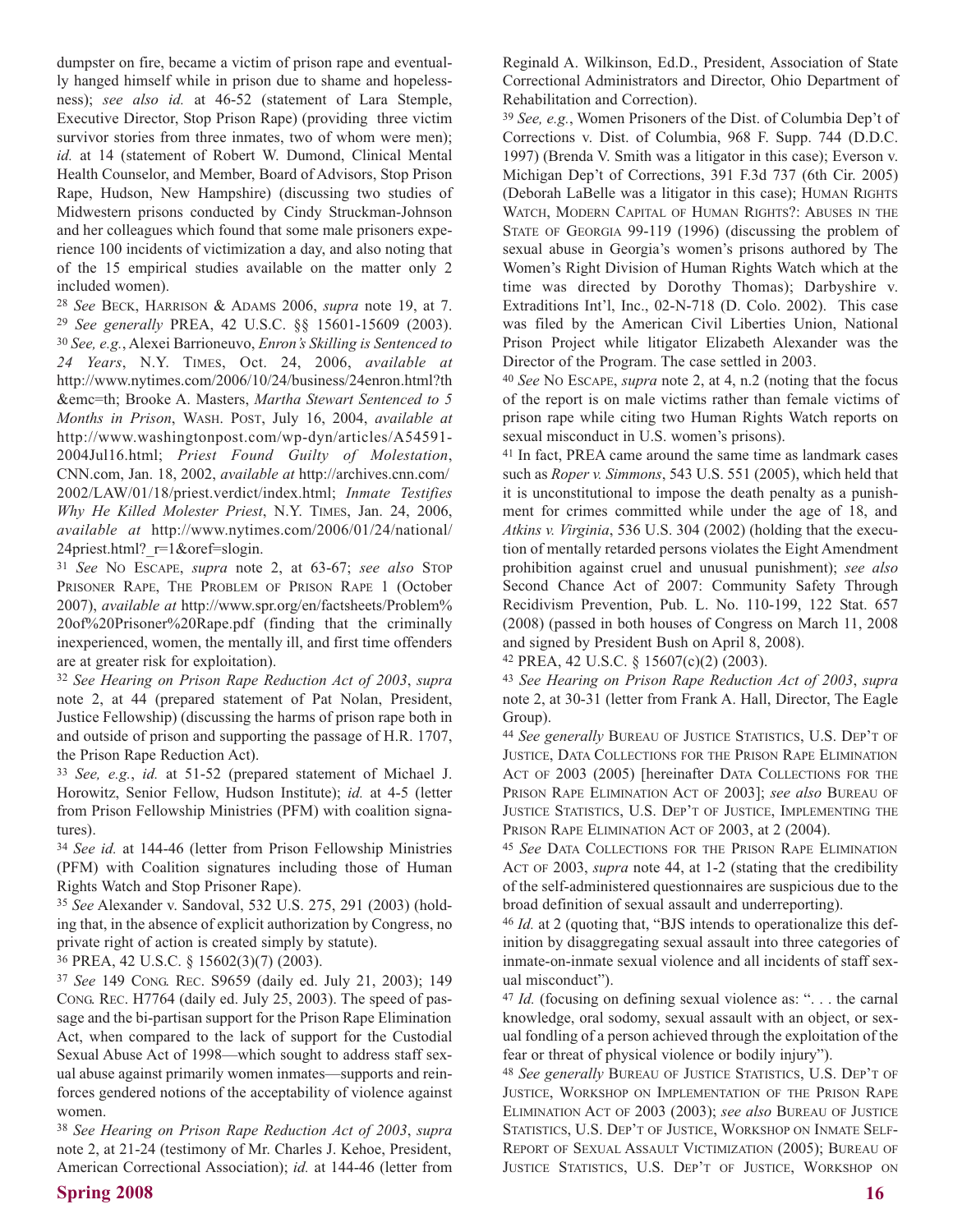PRISON RAPE ELIMINATION ACT OF 2003: PRESENTING THE NATIONAL INMATE (2006).

<sup>49</sup> *See generally* CENTERS FOR DISEASE CONTROL AND PREVENTION, U.S. DEP'T OF HEALTH AND HUMAN SERVICES, MORBIDITY AND MORTALITY WEEKLY REPORT 55:15, HIV TRANSMISSION AMONG MALE INMATES IN A STATE PRISON SYSTEM - GEORGIA, 1992-2005, at 421-28 (2006); *see also* Theodore M. Hammett, *HIV/AIDS and Other Infectious Diseases among Correctional Inmates*, 96 AM. J. OF PUB. HEALTH 974 (June 2006); Steven D. Pinkerton et. al, *Model Based Estimates of HIV Acquisition due to Prison Rape*, 87 THE PRISON JOURNAL 295, 295-310 (2007); THEODORE M. HAMMETT ET. AL., U.S. DEP'T OF JUSTICE, NATIONAL INSTITUTE OF JUSTICE, NATIONAL SURVEY OF INFECTIOUS DISEASES IN CORRECTIONAL FACILITIES: HIV AND SEXUALLY TRANSMITTED DISEASES 1 (2007).

<sup>50</sup> *See* NATIONAL RATE OF STATE AND TERRITORIAL AIDS DIRECTORS, STAGGERING RATES AMONG AFRICAN AMERICAN WOMEN, MSM AND THE INCARCERATED (Nov. 2005), *available at* http://www.thebody.com/content/art6867.html.2008 (discussing the increasing and disproportionate impact of HIV/AIDS on African-American women, men who have sex with men, and the incarcerated).

<sup>51</sup> DATA COLLECTIONS FOR THE PRISON RAPE ELIMINATION ACT OF 2003, *supra* note 44, at 3.

<sup>52</sup> *See* ALLEN BECK & TIMOTHY HUGHES, BUREAU OF JUSTICE STATISTICS, U.S. DEP'T OF JUSTICE, PRISON RAPE ELIMINATION ACT: SEXUAL VIOLENCE REPORTED BY CORRECTIONAL AUTHORITIES 2004, at 1-11 (2005) [hereinafter BECK & HUGHES 2004].

<sup>53</sup> *See id.* at 5. Staff sexual misconduct rates were as follows: 11.34/1000 in state and federal facilities, 3.22/1000 in private and local facilities. *Id.* This is three times the adult rate. Youthon-youth sexual violence rates were as follows: 7.31/1000 in local private facilities, 6.75/1000 in state facilities. *Id.* This is six times the rate at state adult facilities and seven times the rate of local jails. *Id.* 

<sup>54</sup> *Id.* (breaking down allegations by place and incident; 42% of allegations occurred in prison, 23% in local and private facilities, 21% were in jails and 11% in juvenile facilities; 42% of the cases were staff sexual misconduct, 37% were inmate-oninmate, 11% staff harassment and 10% abusive inmate-oninmate sexual contact).

<sup>55</sup> *Id.* at 13 (citing that Alaska, Maine, New Hampshire and North Dakota reported zero allegations of sexual violence).

<sup>56</sup> *See* Justice for All: *Male Prisoner Rape* (KMOX Radio, St. Louis, Apr. 1, 2007); *see also Captive Victims* (KMOV- News 4 St. Louis); *Hearing before the Prisoner Rape Elimination Commission* (Dec. 5, 2007) (testimony of Sandra Matheson, Director of the State Office of Victim/Witness Assistance), *available at* http://nprec.us/docs3/TestimonyMatheson.pdf (discussing an ongoing case involving a correctional office indicted on 54 charges of sexually assaulting 14 inmates in a New Hampshire correctional facility).

<sup>57</sup> *See* BECK & HUGHES 2004, *supra* note 52, at 8 (reporting that in State prisons, 69% of victims of staff sexual misconduct were male, while 67% of perpetrators were female).

<sup>58</sup> SABOL, COUTURE & HARRISON, *supra* note 14, at 6.

<sup>59</sup> *See* BECK & HUGHES 2004, *supra* note 52, at 8 (finding that in local jails 70% of victims were female; 65% of perpetrators, male; in State-operated juvenile facilities, 69% of victims were

male; 47% of perpetrators, female; in local/privately operated juvenile facilities, 63% of the victims and 64% of the perpetrators were male).

<sup>60</sup> *See* BECK, HARRISON & ADAMS 2006, *supra* note 19, at 6 (noting that the sexual relationship "appeared to be willing" in 57% of incidents of staff sexual misconduct and harassment). To address concerns about the reporting and interpretation of data in the 2005 survey, BJS changed the item related to the nature of the incidents in 2006. *Id.* The option "*Romantic*" was replaced by "*Sexual relationship between inmate and staff appeared to be willing*."

<sup>61</sup> *Id.* at 3-4.

<sup>62</sup> ALLEN BECK, PAIGE HARRISON AND DEVON ADAMS, BUREAU OF JUSTICE STATISTICS, U.S. DEP'T OF JUSTICE, SEXUAL VIOLENCE REPORTED BY CORRECTIONAL AUTHORITIES 2007, at 2 (2007) [hereinafter BECK, HARRISON & ADAMS 2007].

<sup>63</sup> *See* BECKS, HARRISON & ADAMS 2006, *supra* note 19, at 3 (analyzing allegations of sexual violence and rates per thousand inmates by type of facility).

<sup>64</sup> *See* BECKS, HARRISON & ADAMS 2007, *supra* note 63, at 2.

<sup>65</sup> The report of inmates only included state and federal inmates and the correctional report included state and federal as well as local jail reports.

<sup>66</sup> *See* BECK, HARRISON & ADAMS 2007, *supra* note 63, at 1-2. <sup>67</sup> PREA, 42 U.S.C. § 15604(b) (2003).

<sup>68</sup> *See generally Hearing before the Review Panel on Prison Rape* (2006), *available at* http://www.ojp.usdoj.gov/fedregister/fr\_2006-10-25.pdf; *see also Hearing of the Review Panel on Prison Rape* (2008), *available at* http://www.ojp.usdoj.gov/ fedregister/fr\_2008-02-19.pdf.

<sup>69</sup> *See* BECK, HARRISON & ADAMS 2007, *supra* note 63, at 2 (determining that Texas, Indiana, Nebraska and Florida had the highest rates while California and the Federal Bureau of Prisons had the lowest).

<sup>70</sup> *See generally* STOP PRISONER RAPE, PREA UPDATE, STOP PRISONER RAPE'S PERIODIC REPORT ON THE PRISON RAPE ELIMINATION ACT, SPECIAL REPORT ON NIJ RESEARCH TRAVESTY (2006) (criticizing the Fleischer report as "flawed, sloppy, and irresponsible").

<sup>71</sup> PREA § 15604(a).

<sup>72</sup> *See* The National Institute of Corrections/Washington College of Law Project on Addressing Prison Rape (NIC/WCL Project), Participant Database, under NIC cooperative agreements 01P18G108 through 07S24GJQ1 (on file with author). This database is representative of the project training groups which are representative of almost all 50 states.

<sup>73</sup> *Id.* 

<sup>74</sup> *See* PREA § 15605(a) (stating that the purpose of the grants is to ensure that "budgetary circumstances. . . do not compromise efforts to protect inmates" and "to provide funds for personnel, training, technical assistance, data collection, and equipment to prevent and prosecute prisoner rape).

<sup>75</sup> *See* Email from Julius Dupree, BJA Policy Advisor, to Brenda V. Smith, Program Director for the National Institute of Corrections Project on Addressing Prison Rape (June 25, 2007, 1:25p EST) (on file with author) (Alabama, Delaware, Florida, Kansas, California, Kentucky, Montana, Texas, Pennsylvania, Ohio, Oregon, Michigan, New Jersey, Rhode Island, Iowa, Wyoming, Virginia, Vermont and Wisconsin).

<sup>76</sup> *See id.* (Colorado, Delaware, Florida, Idaho, Iowa, Ohio